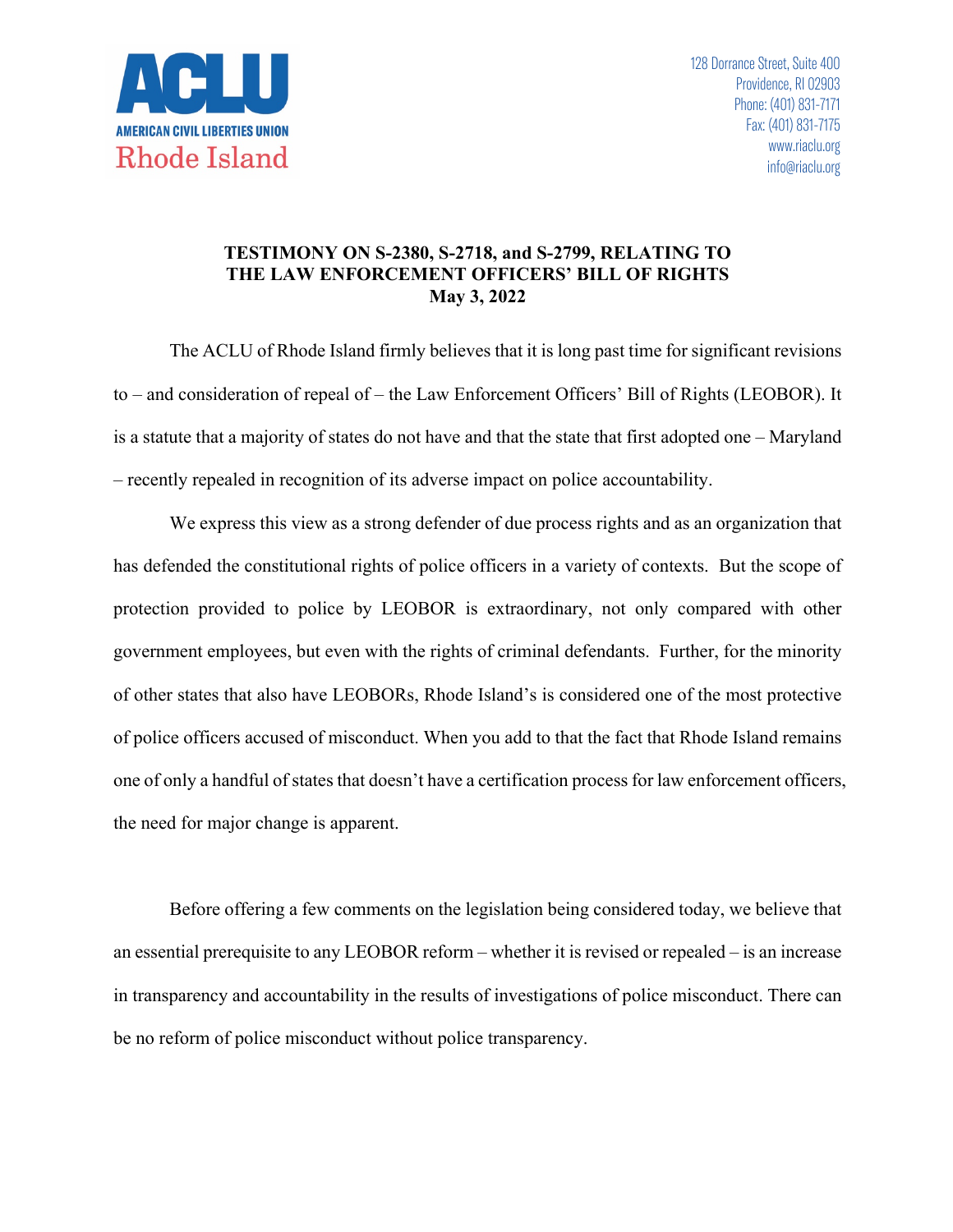In that specific regard, it is not necessarily LEOBOR that is the biggest obstacle. Rather, it is recent interpretations of the state's Access to Public Records Act (APRA) that stand in the way. While LEOBOR may make it difficult to hold police officers accountable for misconduct, recent interpretations of APRA make it even more difficult for the public to learn how police departments are handling those investigations.

Therefore, without clarification of APRA and more transparency about the results of investigations into misconduct, we believe that revisions to, or repeal of, LEOBOR will only be a half-victory. If the public is kept in the dark about police misconduct and the discipline applied to police who themselves violate the law, it is impossible to know whether the disciplinary system is in fact working properly.

While we will not use this testimony to go into depth about this open records issue, suffice it to say that obtaining information about police misconduct has been stifled by both recent Attorney General opinions and by a preliminary Superior Court ruling issued last year in a case being handled by the ACLU on behalf of a government watchdog group. Under those opinions, the public is not entitled to see all departmental final reports into the investigation of police misconduct *even with personally identifiable information redacted*. Compare that to the many other states where final reports of misconduct are not only clearly public, but they are also released with the identity of the officers named.

Especially when an officer is determined to have engaged in misconduct, any privacy interests are clearly outweighed by the public's right to know the names of the officers involved. In short, changing the investigative and adjudicative procedures in LEOBOR, as S-2718 and S-2799 propose, or repealing the law entirely as S-2380 does, may be a first step, but unless APRA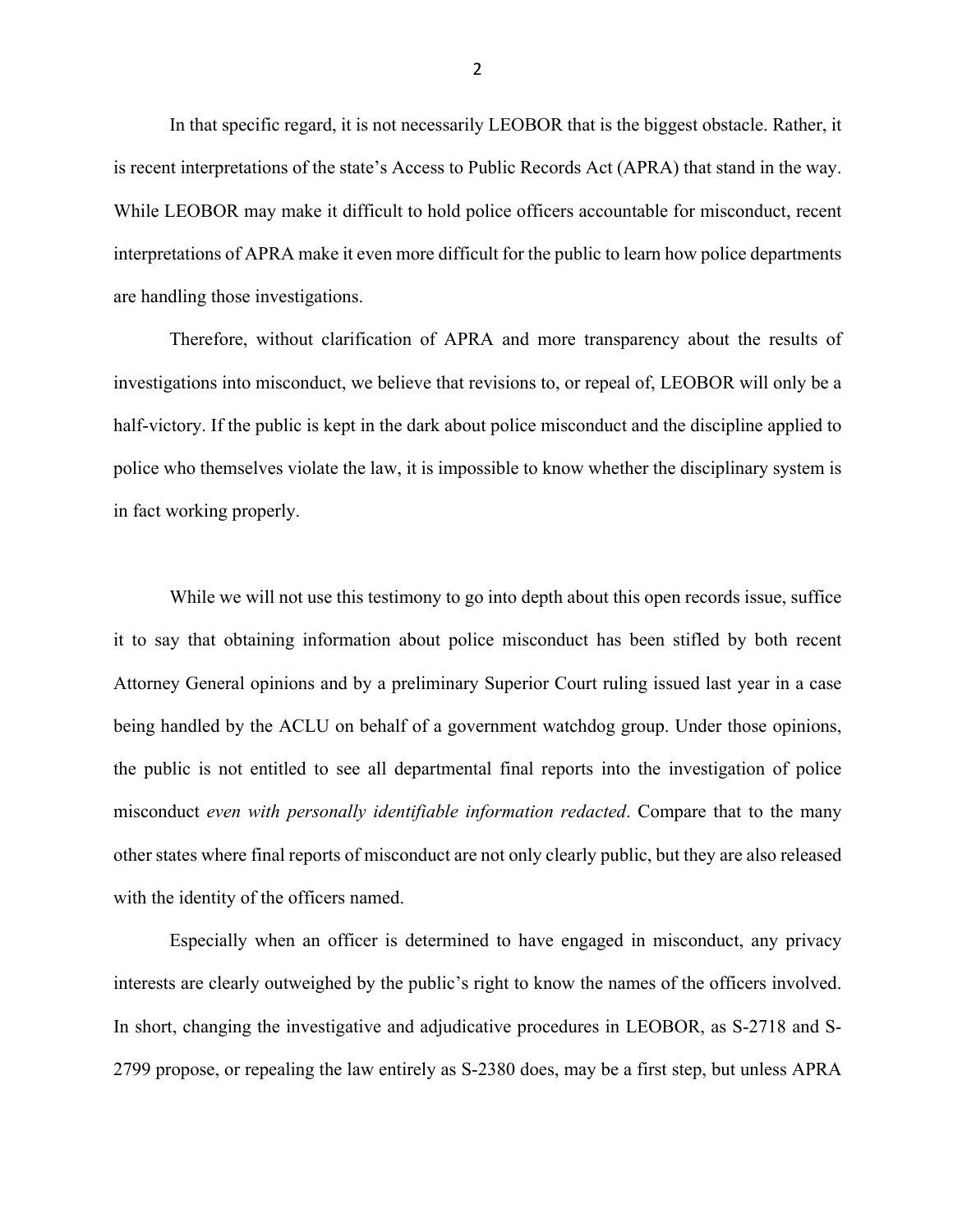is clarified to require the release of all final investigations of misconduct, the changes could be a hollow victory to some extent.

Moving on to the bills themselves: In the event that the General Assembly decides to reform, rather than repeal, LEOBOR, we urge rejection of S-2799. It makes only very minor revisions to the statute, and fails to address some of the core problems with LEOBOR. We instead wish to focus our comments on S-2718, which makes more substantive changes, including giving police chiefs the power to summarily suspend officers for up to 15 days (as opposed to five days in S-2799) for misconduct. Framed by a nationwide upswell of public support for significant reforms to be made to our policing systems, practices, and laws, the amendments contained within this bill, while not as ideal as repeal, would address several provisions which currently impede police accountability. We summarize a few of them below, along with a few additional suggestions:

- Entitlement to an appeal is a critical component of due process; however, where the current language in the statute allows for an appeal of any disciplinary action *prior* to the actual imposition of the discipline – which may mitigate the imposition of discipline in the first place – the amendments more appropriately change the hearing committee appeal process to occur following both the initial hearing and the taking of disciplinary action by the law enforcement agency  $(\frac{642-28.6-4(a)}{a})$ .
- The proposed language makes important changes to the composition of the hearing committee by providing for the appointment of a majority of committee members from outside of the law enforcement agency. Where under the current statute the committee would be composed of three law enforcement officers – two of whom the law enforcement officer who is the subject of the hearing has the opportunity to directly choose – the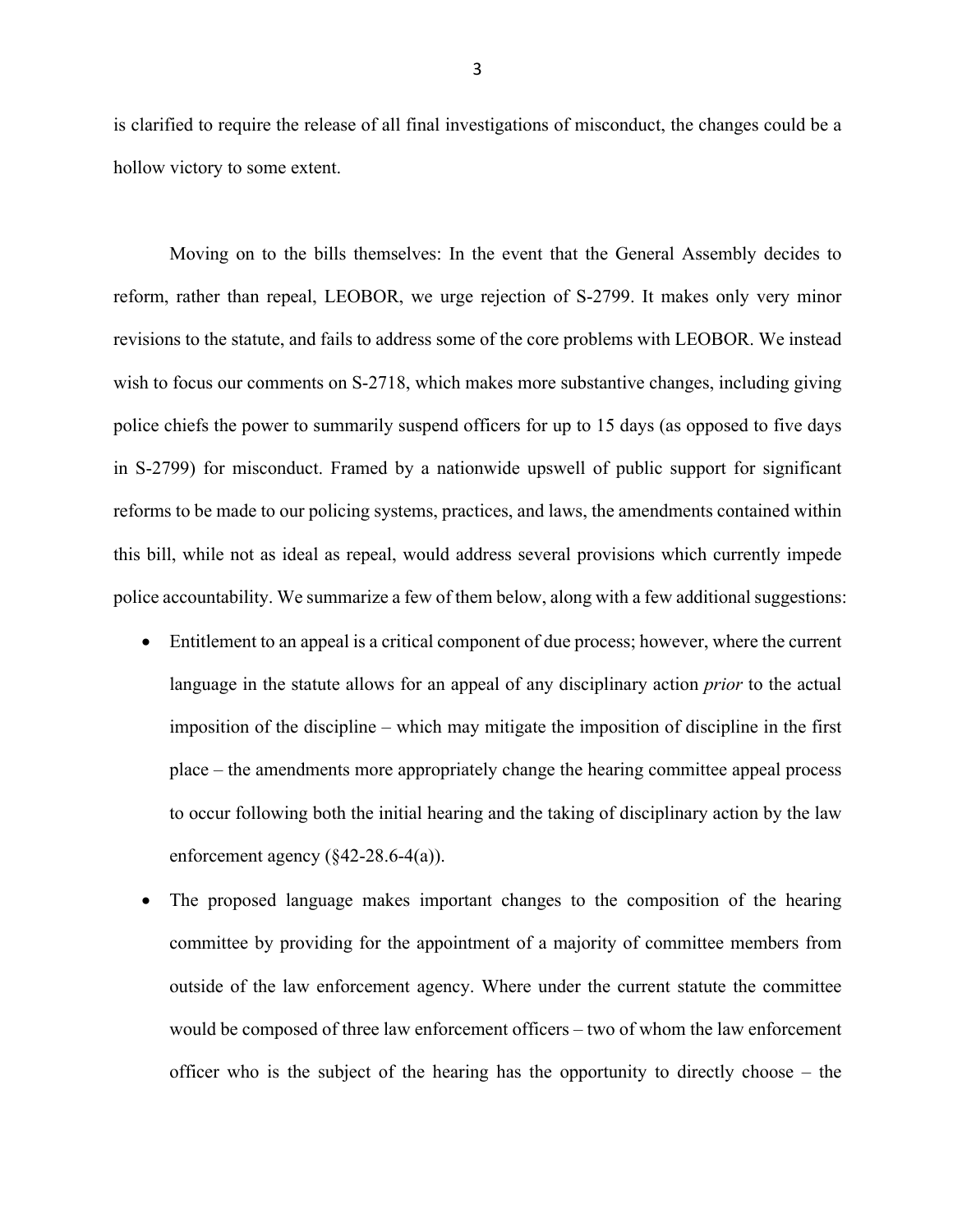proposed amendments would instead increase the committee size to five members and require that three of these members – none of whom can be either currently or previously affiliated with law enforcement – be independent groups and individuals.

- Although these amendments confront the bias inherent in the previous composition of these hearing committees, the law enforcement officer who is the subject of a hearing and the charging law enforcement agency may still select two of the hearing committee members – both of whom will be law enforcement officials – and there is no requirement that these selections be free of a conflict of interest. While the three new citizen selectees on the hearing committee are required to "immediately disclose to the presiding justice of the superior court any circumstances likely to give rise to justifiable doubt as to said selectee's impartiality or independence, including any bias, prejudice, financial, or personal interest in the result or outcome of the hearing,"  $(\frac{6}{42-28.6-1(2)(i)})$ , there is no such requirement for the law enforcement officers who may sit on the committee. There should be.
- We urge tightening a provision in the statute that allows for the initial interrogation of an officer to be "suspended for a reasonable time until representation can be obtained" (§42- 28.6-2(9)). For matters of police accountability, timing is a critical component. Absent a delineated restriction on the permissible length of time that an officer has to secure counsel, this provision could allow for an overly flexible and indeterminate amount of time to pass before an officer even has their initial interrogation. This provision should be amended.
- The legislation appropriately specifies that all records of an officer's disciplinary history must be retained. But, as noted above, while this may help departments track patterns of misconduct, the public must have some oversight as well. Because this core component of